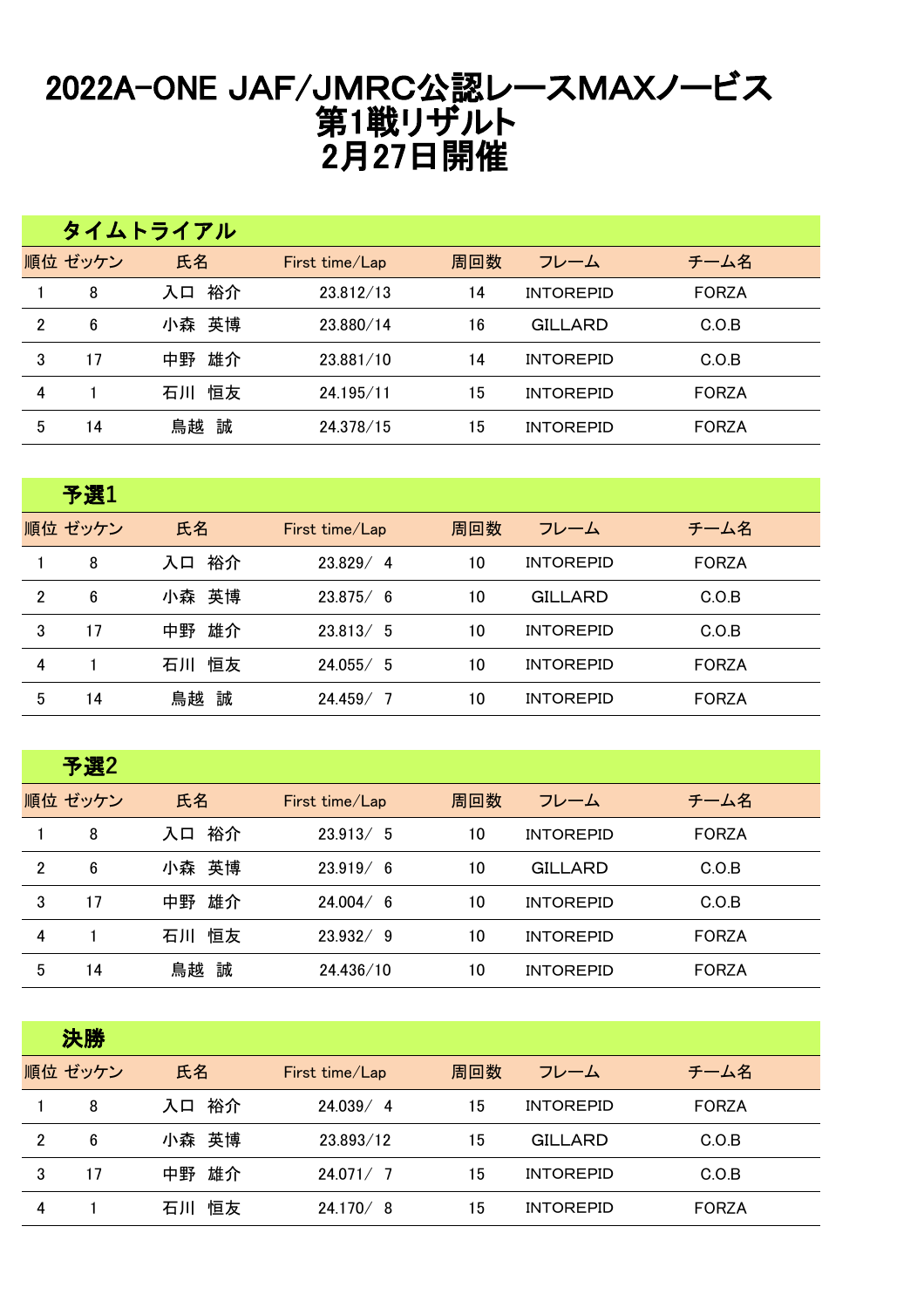| <b>.</b> | Д | 鳥越<br>誠 | 496<br>94<br>h<br>u | ו ו<br>. ט | <b>'NTOREPID</b> | $\sim$ $\sim$ $\sim$ $\sim$<br>JRZA |  |
|----------|---|---------|---------------------|------------|------------------|-------------------------------------|--|
|----------|---|---------|---------------------|------------|------------------|-------------------------------------|--|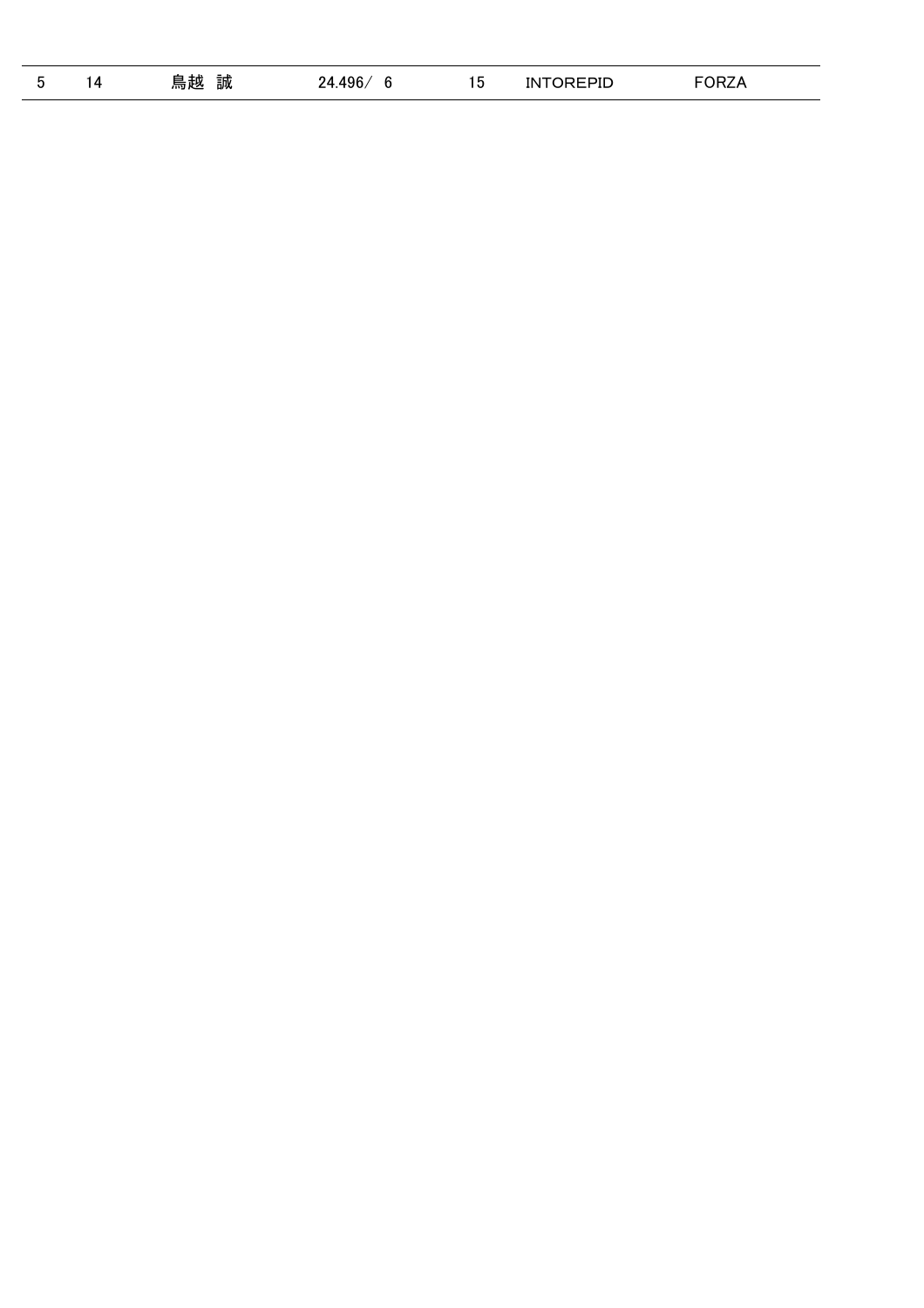## 2022A-ONEシリーズ JAF/JMRC公認レースマイクロMAXリザルト 第1戦 2月27日開催

|                |         |       | タイムトライアル |                |     |                |                  |
|----------------|---------|-------|----------|----------------|-----|----------------|------------------|
|                | 順位 ゼッケン |       | 氏名       | First time/Lap | 周回数 | フレーム           | チーム名             |
|                | 23      |       | 柴崎 ミコト   | 23.538/11      | 13  | <b>PAROLIN</b> | HRS JAPAN        |
| $\overline{2}$ | 81      |       | 深町 タケオ   | 23.623/15      | 15  | <b>CRG</b>     | AAA motor sports |
| 3              | 26      | 山中 ロイ |          | 24.026/14      | 15  | Croc promotion | AAA motor sports |
| 4              | 33      |       | 中村 シューマ  | 24.203/15      | 15  | <b>CRG</b>     | AAA motor sports |
| 5              | 10      |       | 石迫 テンマ   | 24.472/10      | 14  | PRAGA          | AAA motor sports |

|   | 予選1     |       |         |                |     |                |                     |
|---|---------|-------|---------|----------------|-----|----------------|---------------------|
|   | 順位 ゼッケン |       | 氏名      | First time/Lap | 周回数 | フレーム           | チーム名                |
|   | 23      |       | 柴崎 ミコト  | 23.672/12      | 12  | <b>PAROLIN</b> | HRS JAPAN           |
| 2 | 81      |       | 深町 タケオ  | 23.708/11      | 12  | <b>CRG</b>     | AAA motor sports    |
| 3 | 26      | 山中 ロイ |         | 24.421/11      | 12  | Croc promotion | AAA motor sports    |
| 4 | 33      |       | 中村 シューマ | 24.370/9       | 12  | <b>CRG</b>     | AAA motor sports    |
| 5 | 10      |       | 石迫 テンマ  | 24.501/12      | 12  | <b>PRAGA</b>   | AAA<br>motor sports |

|   | 予選2     |       |         |                |     |                |                  |
|---|---------|-------|---------|----------------|-----|----------------|------------------|
|   | 順位 ゼッケン |       | 氏名      | First time/Lap | 周回数 | フレーム           | チーム名             |
|   | 23      |       | 柴崎 ミコト  | 23.609/11      | 12  | <b>PAROLIN</b> | HRS JAPAN        |
| 2 | 81      |       | 深町 タケオ  | 23.641/12      | 12  | <b>CRG</b>     | AAA motor sports |
| 3 | 26      | 山中 ロイ |         | 24.085/9       | 12  | Croc promotion | AAA motor sports |
| 4 | 33      |       | 中村 シューマ | 24.317/9       | 12  | <b>CRG</b>     | AAA motor sports |
| 5 | 10      |       | 石迫 テンマ  | 24.563/10      | 12  | <b>PRAGA</b>   | AAA motor sports |

|   | 決勝      |       |        |                |     |                |                  |
|---|---------|-------|--------|----------------|-----|----------------|------------------|
|   | 順位 ゼッケン |       | 氏名     | First time/Lap | 周回数 | フレーム           | チーム名             |
|   | 23      |       | 柴崎 ミコト | 23.691/12      | 18  | <b>PAROLIN</b> | HRS JAPAN        |
| 2 | 26      | 山中 ロイ |        | 24.172/16      | 18  | Croc promotion | AAA motor sports |
| 3 | 10      |       | 石迫 テンマ | 24.406/8       | 18  | PRAGA          | AAA motor sports |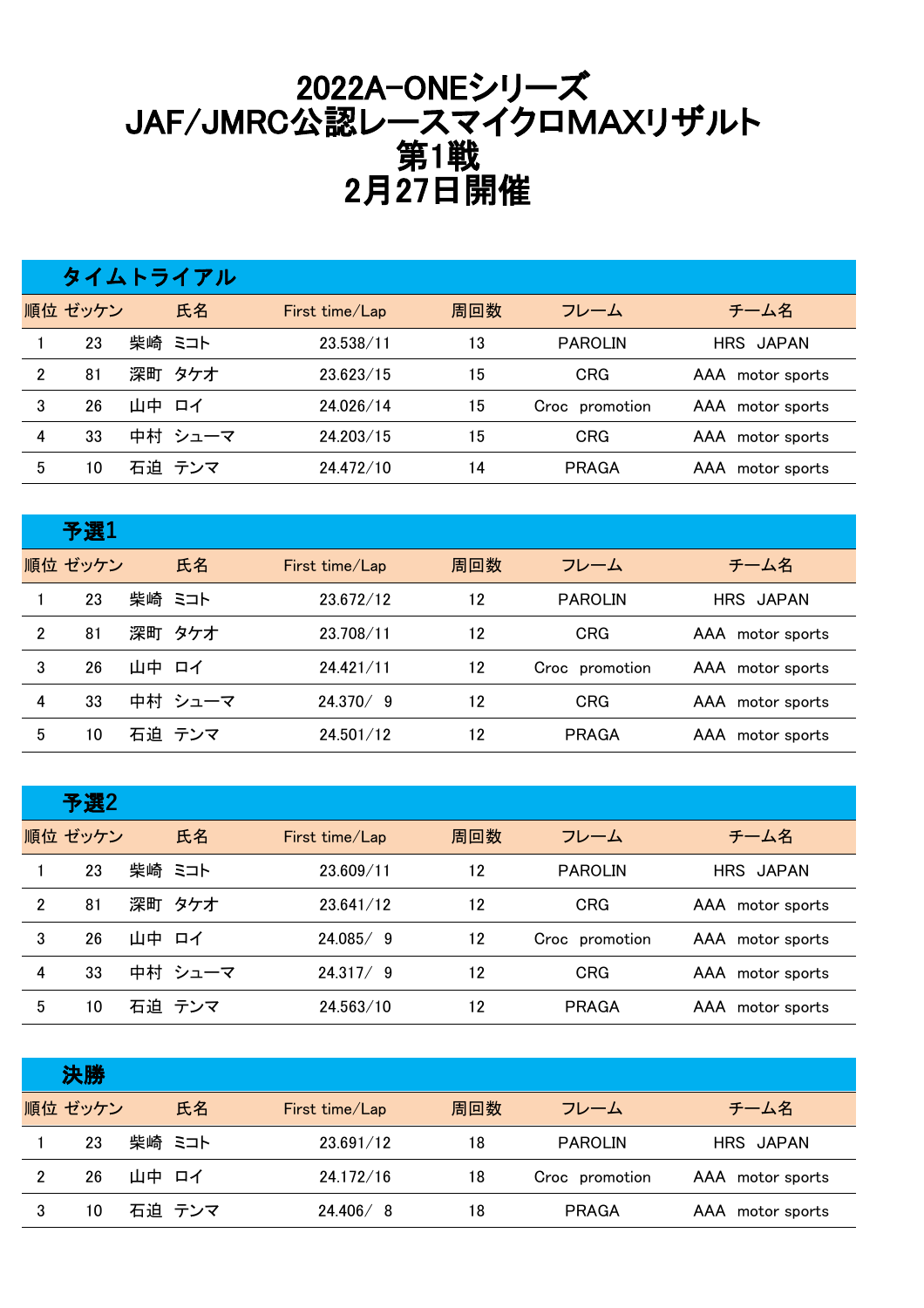|                          |    | 深町 タケオ  | 23.768/10 | CRG | AAA motor sports |
|--------------------------|----|---------|-----------|-----|------------------|
| $\overline{\phantom{a}}$ | 33 | 中村 シューマ | DNF       | CRG | AAA motor sports |